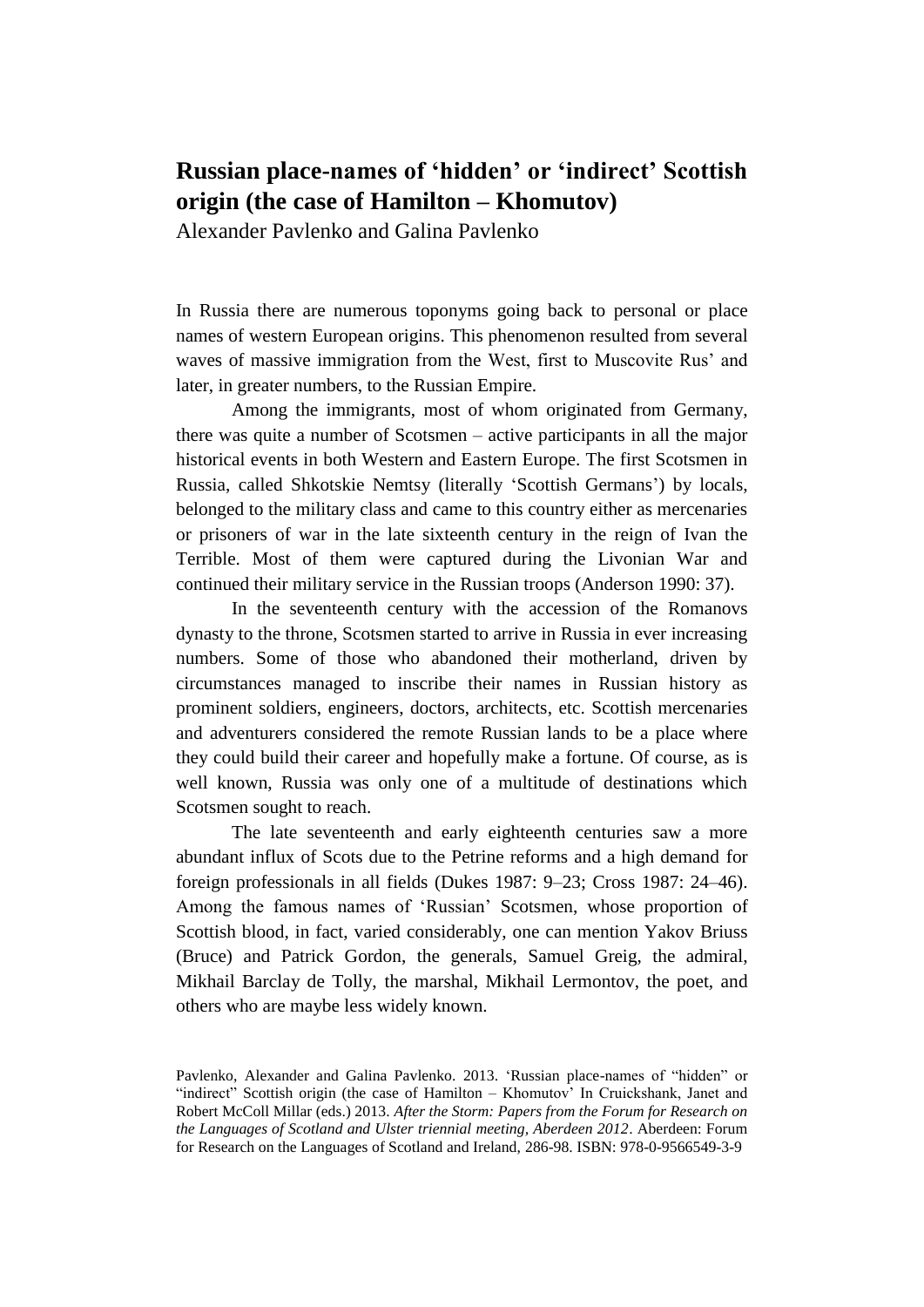Their numerous achievements were not the only traces the Scots left in Russia. The toponyms derived from Scottish personal names constitute a humble but still a noteworthy part of Russia's Scottish heritage. As many of the Scots in Russian service were people of higher social rank and accomplishment they were commemorated in the names of their estates as well as in the names of streets of Russian towns and cities. Unfortunately, many of those toponyms vanished in the Soviet time with its passion for renaming.

The villages of Gordonovo, Briussovo and Kàrrovo named after generals Patrick Gordon, Yakov (James) Bruce, and Vasiliy Kar accordingly, the town of Lermontov bearing the name of one of Russia's most appraised lyrical poets, and some not very numerous other names of settlements of various size and geographical position constitute this Scottish toponymical legacy. Besides, there exists quite a number of names of big and small streets – in fact, nearly every town in Russia has a street named after Lermontov whose Scottish ancestor George Learmonth is believed to have appeared in Russia as early as in 1613.

There exists one more strata of place-names whose Scottish origins appear to be less or altogether not obvious. We name this type of source of toponyms as 'hidden'.

They are sure to exist in many regions of Russia and other parts of the former Russian Empire. For example, at least two such names are known to be on the map of Saint-Petersburg. Thus, the isle of Goloday is supposed to be dubbed after Dr. Matthew Halliday, who owned the land there, and the name of Doun'kin pereulok (something like *Doun'ka's lane* or *bystreet*) is derived from someone called *Duncan*. After 1917 the Isle of Goloday was renamed into the Isle of Dekabrists (Ostrov Dekabristov), and Doun'kin pereulok became Krestyanskaya ulitsa (something like 'Peasant street').

In making a new place-name all these Scottish (as well as other foreign) anthroponyms sounding to the Russian ear in an uncommon and bizzare way underwent complete resemantisation in vernacular which connected them with the phonetically closest Russian words. It used to be done with spicy humour and expressiveness, what usually brought about derivatives stylistically and semantically lowered and diminutive if not derogatory. The names above produce a comic effect. Thus **Goloday** (compare with **Halliday**) means something like imperative  $2<sup>nd</sup>$  person singular 'stay hungry' or 'be starving', and **Doun'ka** (compare with **Duncan**) is a diminutive (and disdainful) form of the Russian feminine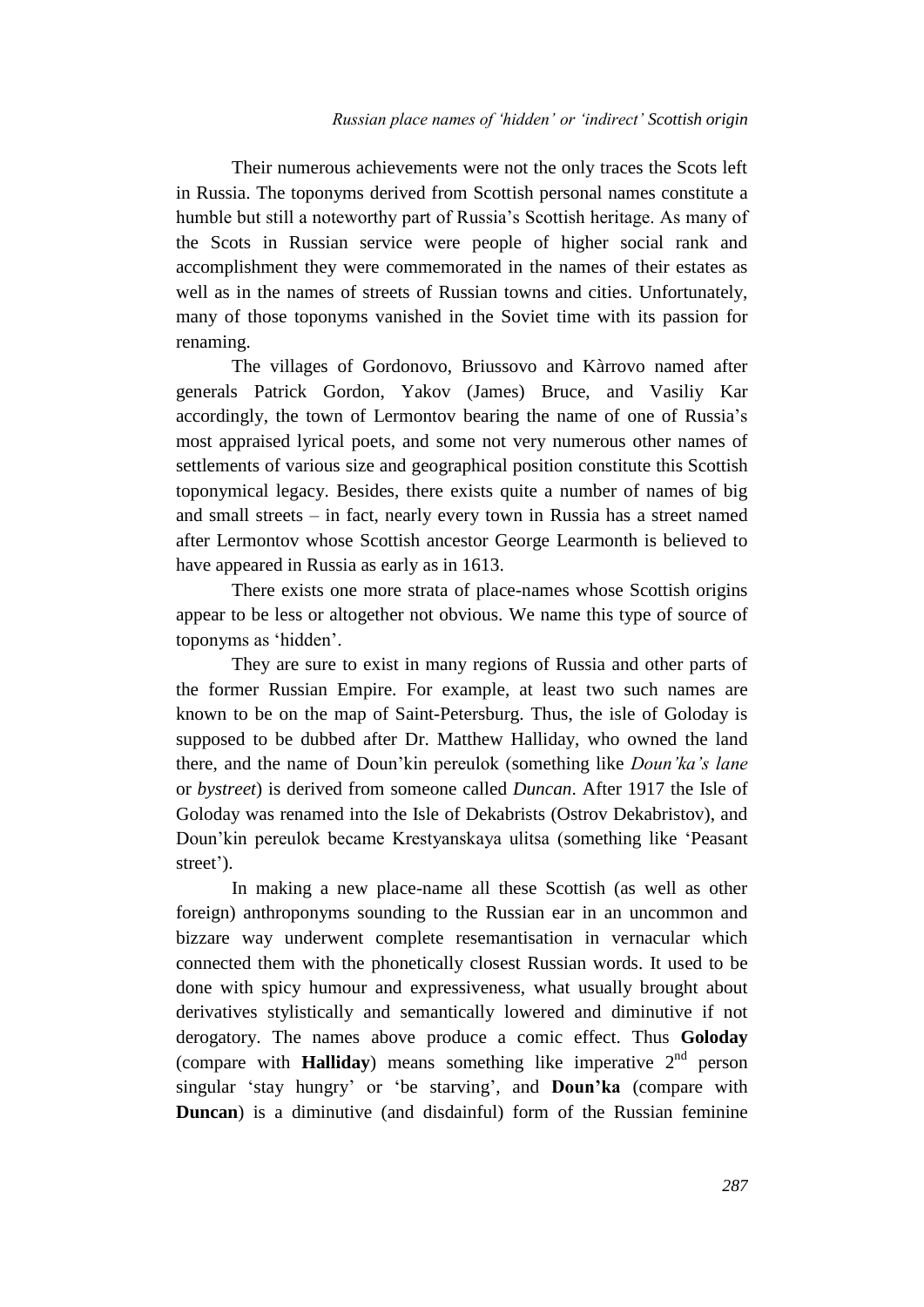name *Avdotya*. People's imagination strived to see a familiar root in the foreign name. In vernacular the altered foreign surnames used to lose their original appearance nearly altogether resulting in peculiar examples of folk etymology. It seems that the more complicated or bizarre a foreign surname sounded to the Russian ear and the more complex its morphological structure was, the more likely it could undergo a complete alteration.

To the best of our knowledge there have been no works devoted to the Scottish sources of the Russian place-names so far. Meanwhile the contribution of other languages into the Russian toponymy, especially that of German, have already received some attention (cf. Dmitrieva 1987; Sychialina 2008, etc.). Our task is to reveal all the place-names of covert Scottish origins, forgotten and alive and to trace their human and linguistic background. To this end we proceed from a certain historical person or family of Scottish ancestry to available toponymic data after outlining a circle of Russian settlements with which the said individual or family might have had a connection.

Some of the numerous Scottish migrants to Russia were followed by their families and relatives. The resettling might have proceeded gradually or at once. Some very far relations or namesakes might have arrived in Russia on their own. The first migrants' children and further descendents born in mixed marriages got Russified completely retaining only their family names. The names themselves sometimes used to get Russified beyond recognition. Below we will take a quick retrospective look at the history of four place-names with the 'hidden' Scottish background as well as at the personality behind them; we will also briefly discuss some morphological features of the toponyms in question.

A peculiar example of how a Scottish anthroponym might have been reflected in the Russian toponymy is the fate of the surname of Hamilton. Here we deal with the case of the 'hidden' or 'covert' or 'indirect' Scottish origin we have mentioned above.

The Hamiltons are one of the earliest and most famous Scottish names in Russia. It is said that Thomas Hamilton, a cadet of the lordly family, came to Muscovy with his son Peter and daughter 'Avdotya' in 1542. Peter's son Grigory is recorded as a nobleman of Novgorod in 1611. … The family gradually became Russified and produced many outstanding men in military and civil service (Fedosov 1996: 52).

Making a deeper insight into the family history let us notice that, David Hamilton, a knight, was a great grandson of knight Hilbert Hamilton and his wife Isabella, niece of King Robert I. Six generations of family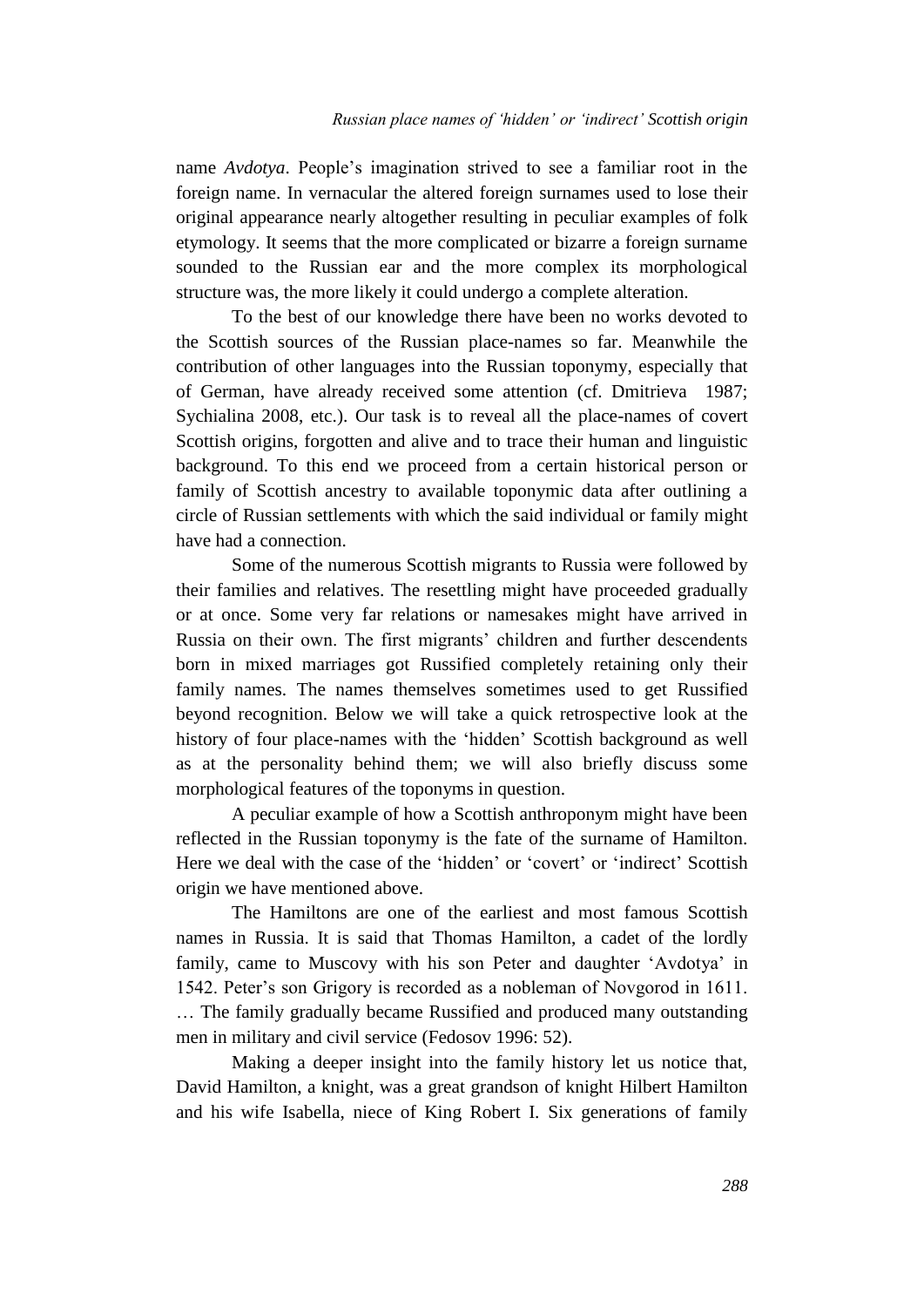separate Thomas Hamilton, who moved to Russia in 1542, from that David Hamilton. There are also three more generations from Thomas to Evdokia Grigorievna **Hamilton** (who died in 1672), who was the wife of the Russian nobleman Artamon Sergeyevich Matveyev. Her brother Peter Grigirievich (who died in 1694) and nephew Miena Petrovich (who died in 1696) became **the Khamaltovs** as a result of Russification. Mina Petrovich had six sons and registered them as **the Khomutovs** (cf. Rodovid Project).

The notorious Mary Villimovna **Gamantova** (whose last name is one more transformation of the family-name), the first chamber-maid of honour of the Empress Catherine I, was a Miena Petrovich's cousin. She was beheaded in 1719. Being a mistress of Peter I she was said to have got rid of his baby. Besides them numerous other Hamiltons appeared in Russia.

One can see how the family-name of Hamilton got Russified. We find such modifications of the name Hamilton as, on the one hand – **Khamaltov** later transformed into **Khomutov** and, on the other, **Gamantov(a)**, which seems to be an independent and a very short branch of the family name evolution. The version of **Khomutov** is likened to the Russian **«хомут»** meaning 'a horse-collar'. This family-name sounds very Russian and indeed such Russian surname really exists. It has a somewhat lower-class flavour due to the object – «хомут» *a horse-collar –* which it goes back to.

The alternation of the initial consonant in the Russian reflexes of the family name requires a special remark. In accordance with the Russian tradition the fricative sounds [h] and [x] in Western-European anthroponyms (mostly German, English, Scottish, French, etc.) have been substituted in literary Russian by hard occlusive [g]. Therefore the phonetic appearance of the name may get altogether altered. Thus 'Hardy' becomes *Гарди*, 'Henry' – *Генри*, 'Hans' – *Ганс* and 'Hohenzollern' – *Гогенцоллерн*. Accordingly in modern literary Russian the surname of **Hamilton** has been pronounced as **Gamil'ton** for more than at least 200 years. But, of course, there was no exact rule of pronunciation at the turn of the eighteenth century and the initial glottal fricative [h] was rendered either by Russian closest sound – velar fricative  $[x]$  – or by occlusive [g].

We have marked three stages of Russification of the Scottish surname in question. Their pronunciation can be rendered by means of the International Phonetic Alphabet in the following way:

*Khamilton\** ['xamilt<sup>j</sup>an] *This is a hypothetical form of the name. We can only guess how the original form could have been corrupted.*

*Khamaltov* [xəˡmaltəf]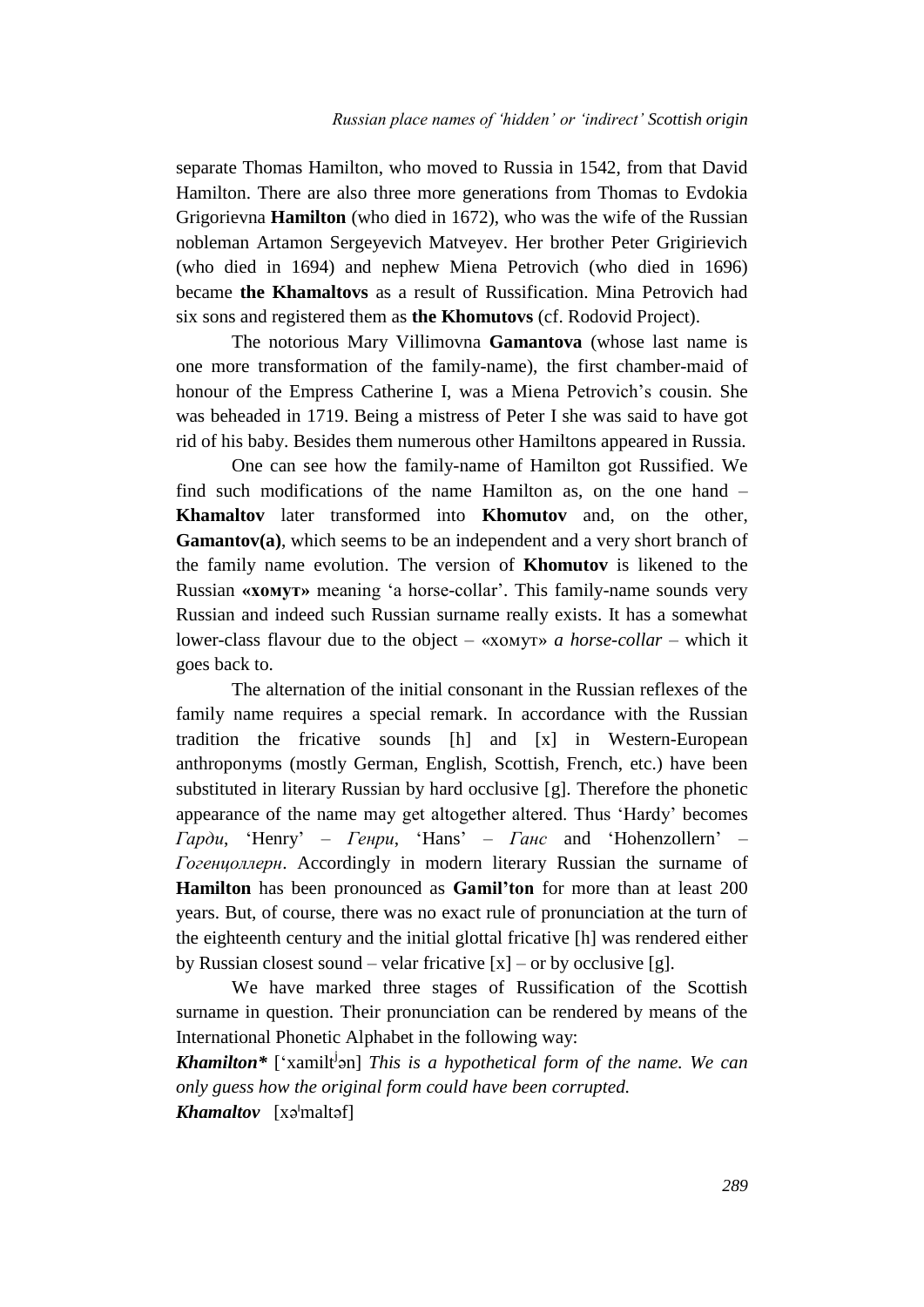*Gamantov* [gə<sup>*mant*əf]</sup>

And finally:

*Khomutov* [xəmʊ<sup>ltof]</sup> with complete rethinking of the original stem.

Among the Russian Hamiltons we will further focus on General Mikhail Grigoryevich Khomutov (1795-1864), hero of numerous campaigns and the first Ataman (literally 'Chieftain' and, in fact, Governor-General) of the Don Cossacks, who was not a Cossack by birth himself (see Figure 1). Lt. Gen. Mikhail Grigorievich Khomutov became Ataman of the Don Army in 1848 after his predecessor died of cholera. Khomutov was a far descendent of Thomas Hamilton, the first member of the Hamilton family in Russia, and Miena Petrovich **Khamaltov,** whose children were the first to become Khomutovs in the late seventeenth century. He became the first Ataman of a non-Cossack descent, but he knew life and the needs of the Don Cossacks, as he had served as chief-of-staff (the second person after Ataman) of the Don Army for almost 10 years before his appointment.



**Figure 1 – General Mikhail Grigoryevich Khomutov (1795-1864)**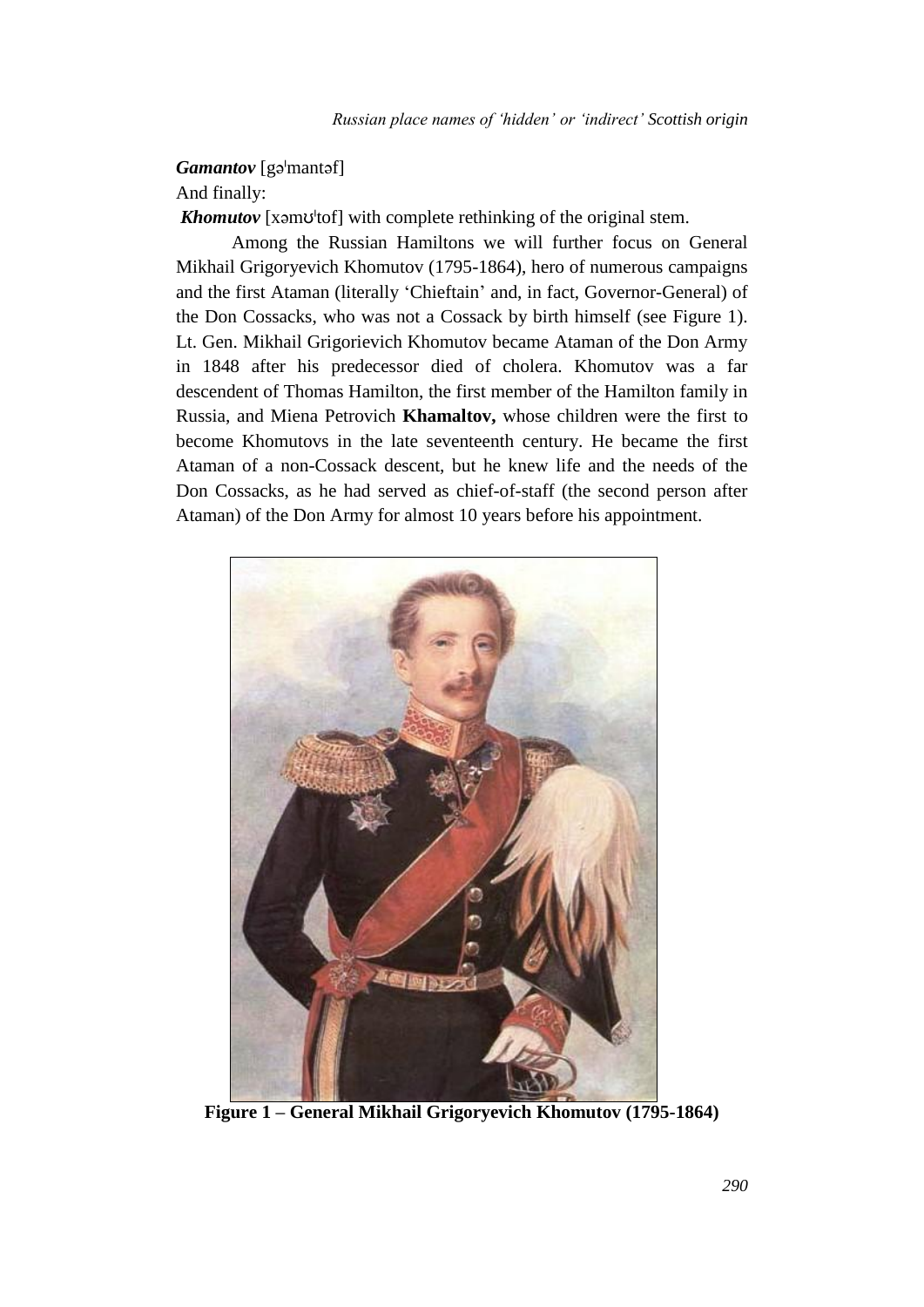The historians are mostly unanimous in characterizing Khomutov as an outstanding organizer and administrator (Karasiov 1901; Kirsanov 1995; Krasnov 2007). Being an intelligent and energetic man, he made a lot of improvements both in the Don Cossack troops and in the region. His contribution was especially substantial in improving Novocherkassk – the regional capital of the Don Cossacks. Common people were said to adore him. At one time his popularity was next to that of Ataman Platov, a hero of the war against Napoleon.

Khomutov's contribution was many-sided. He supervised the extraction of coal, and facilitated the construction of the first railroad in the Don region. He established the city garden in Novocherkassk, arranged water supply, paved the streets, and ordered to build greenhouses for cultivation of rare plants.

Ataman Khomutov had to do very hard work to assemble the Cossack troops almost to a man during the Crimean war. As the top Commander of the regional armed forces he took a very active part in organizing the defence of the Azov and Black Sea coast against the British and French raids as well as organized the transfer of the Cossack troops to Sevastopol. It is peculiar, that he had to fight with his ancestors' compatriots.

Although Khomutov had done a lot for the region and was popular with the locals, we also find some contradictory opinions on the Cossacks' attitudes to him and his legacy. Surprisingly, these opinions have a toponymical dimension. Thus, according to Krasnov, 'Ataman Khomutov was loved by the army; as a result one of the newly founded Cossack villages (the so called *станица*) was named after him as Khomutovskaya village, and in Novocherkassk there appeared a street called Khomutovskiy prospect' (i.e. avenue) (Krasnov 2007: 427).

Another author, Karasiov, on the contrary, writes that '…the Don land, which flattered Khomutov for 20 years, and crawled at his feet, did not thank him anything significant in his life-time. Only after his death, one of the newly formed villages was named Khomutovskaya, but in Novocherkassk, which owes Khomutov so much for all the improvements…only one street on the outskirts of the city…is named as if in mockery, 'Khomutovsky Avenue'' (Karasiov 1901: 588-603). The same facts proved to be treated in an opposite way here.

The way the Scottish anthroponym of Hamilton got reflected in the Russian toponymy is the case of the covert or indirect Scottish origin mentioned here earlier. Of course, local Cossacks and most people of higher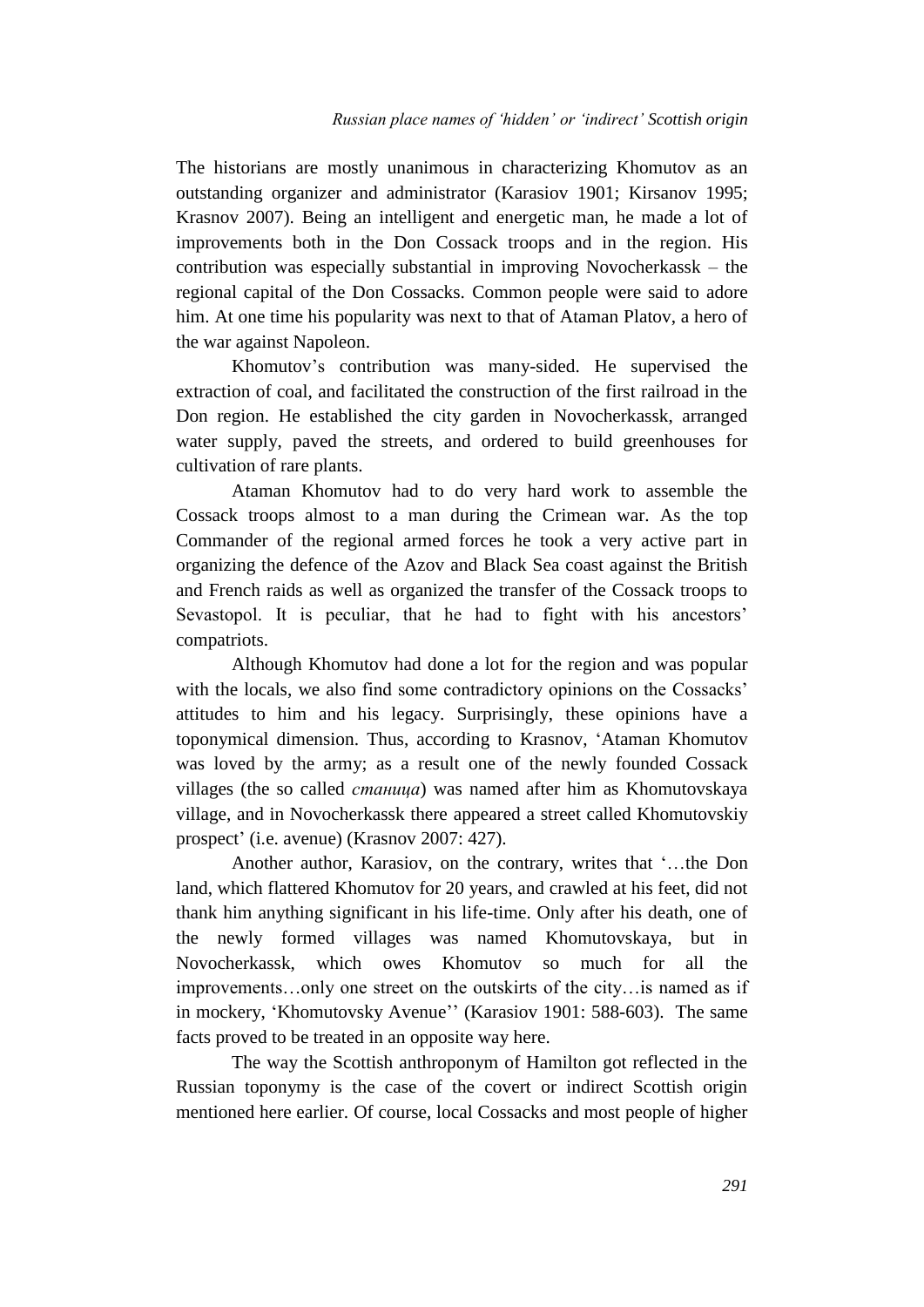classes around Khomutov knew nothing about the remote Scottish ancestry of their principal. His very Russian surname could mislead anybody. Only few could guess that the family name of **Hamilton** after being transformed into **Khomutov** got reflected in four toponyms in South Russia. Two of them are in Rostov region of Russia and  $2 -$  in the neighbouring Donetsk region of today's Ukraine. They are 1) in Russia – the **stanitsa** (i.e. a Cossack village) **of Khomutovskaya** situated near the Don river estuary and **Khomutovskiy prospect** (avenue) in the town of Novocherkassk in Rostov region; 2) in Ukraine – **the village of Khomutovo** in Donetsk region (South-Eastern Ukraine) as well as the neighbouring natural reserve of **Khomutovskaya steppe** (see Figure 2). In fact, now only three of these toponyms are in use as the urbanonym of Khomutovskiy prospect was substituted in the Soviet time by the name of *ulitsa Bakunina*, i.e. 'Bakunin street', Bakunin being a prominent figure in the Russian anarchist movement.



**Figure 2 – The toponyms bearing M.G.Kmomutov's name**

A few words must be said about the morphology of the types of Russian family- and place-names involved. Indeed, the morphology of these big groups of proper names manifests a considerable parallelism. Thus, both surnames and place-names may be built by means of formants  $-$  *-ov/ (-ev)*, *-in, -inskiy* and some others.

As is known the place-names ending in *-sk* go back to relative adjectives that were used in the Old Russian language as either a full or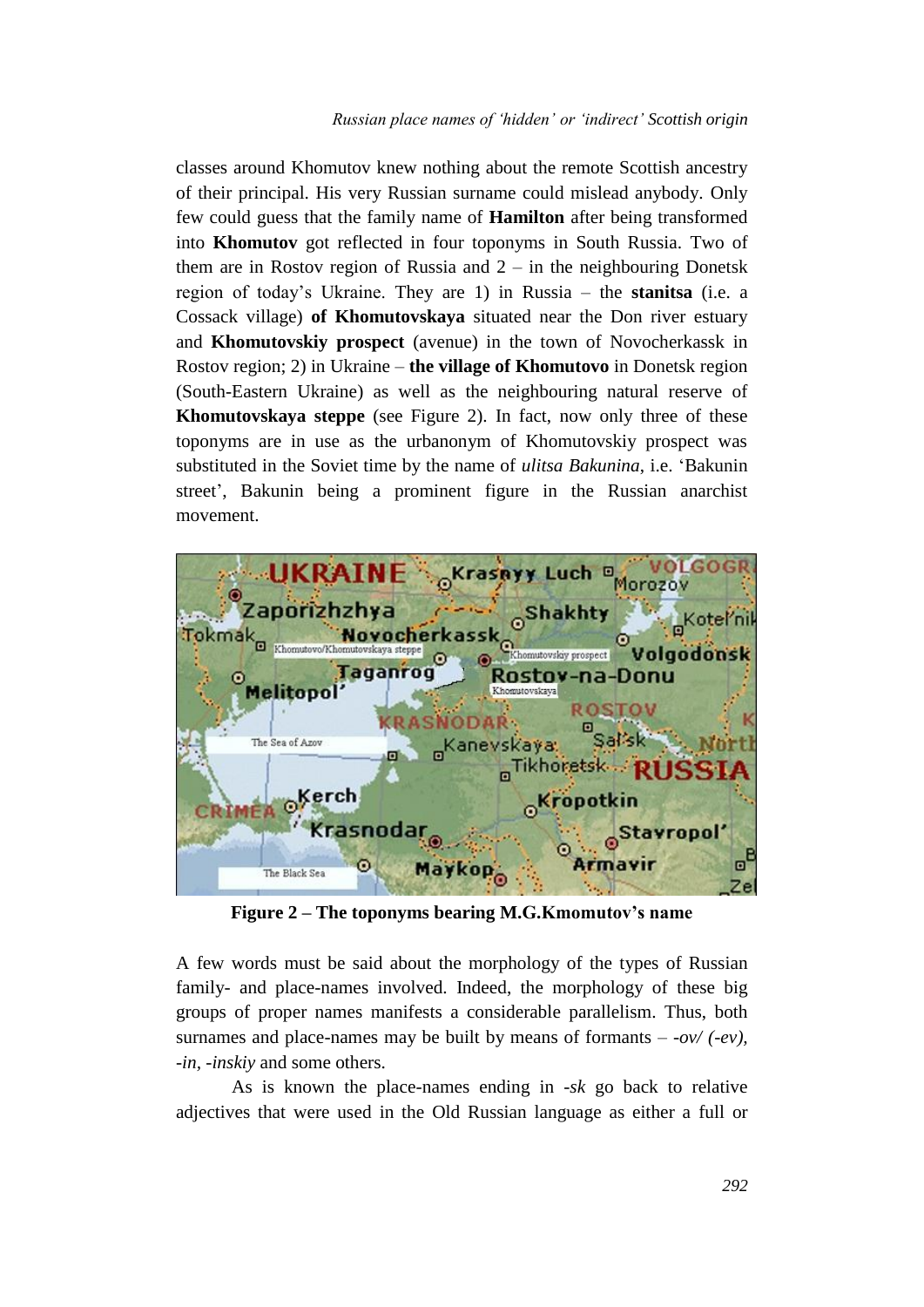clipped form. They were Russian adjectives with the suffix of *–skoy*. Originally this group of adjectives had possessive semantic. Historically the names of cities had the form of a short or clipped adjective (e.g. Kur**sk**, Mtsen**sk,** Brian**sk**). Being substantivized they became proper nouns of masculine gender. While the names of towns and cities often end in *-sk*, the names of rural settlements may have the form of full adjectives of feminine gender (Tikhore**tskaya**, Miliutin**skaya**). Not infrequently trasformation of a rural settlement into a town was accompanied by the change of name endings (e.g. Semikarakor**skaya** (a stanitsa, i.e. a Cossack village) – Semikarakor**sk** (a town)).

We observe interpenetration of personal and place-names which were developing and affecting each other for ages. Such interpenetration of toponymy and anthroponymy as regards word-building patterns they use became possible because of wide use of possessive formants by both of them. The formation of Russian personal and geographical names evolved in connection with changes characteristic of the means expressing the category of possession. Both personal and geographical names resulted from the active process of separation of anthroponymic and toponymic suffixes on the one hand and the relating possessive suffixes of adjectives on the other. There evolved a homonymy of proper name suffixes as well as those of possessive adjectives. Indeed, very often suffixes of surnames and placenames go back to those of possessive adjectives. They function in different strata of lexis and are homonyms. The origins of and interrelation between Russian anthroponyms and toponyms is a separate large topic and here we only will dwell upon the word-building models used in the place-names in question.

Thus, the toponyms like Khomutovskiy/Khomutovskaya are related to all the place-names employing *–sk/-tsk* suffixes (cf. Izborsk, Sestroretsk, Novocherkassk, etc.) and are derived from geographical, ethnic and other names as well as from personal names. Besides, villages had often received their names from churches built in them: Pokrovskoe¸ Troitskoe, Nikol'skoe. Such toponyms also differ in gender and are coordinated with the nouns designating the relating types of geographical objects – settlements, streets, areas, etc.

The toponyms of this type related to the surname of **Khomutov** are as follows:

Stanits**a** Khomutovsk**aya** (feminine gender) Khomutovsk**iy** prospec**t** (masculine gender) Khomutovsk**aya** ste**p'** (feminine gender).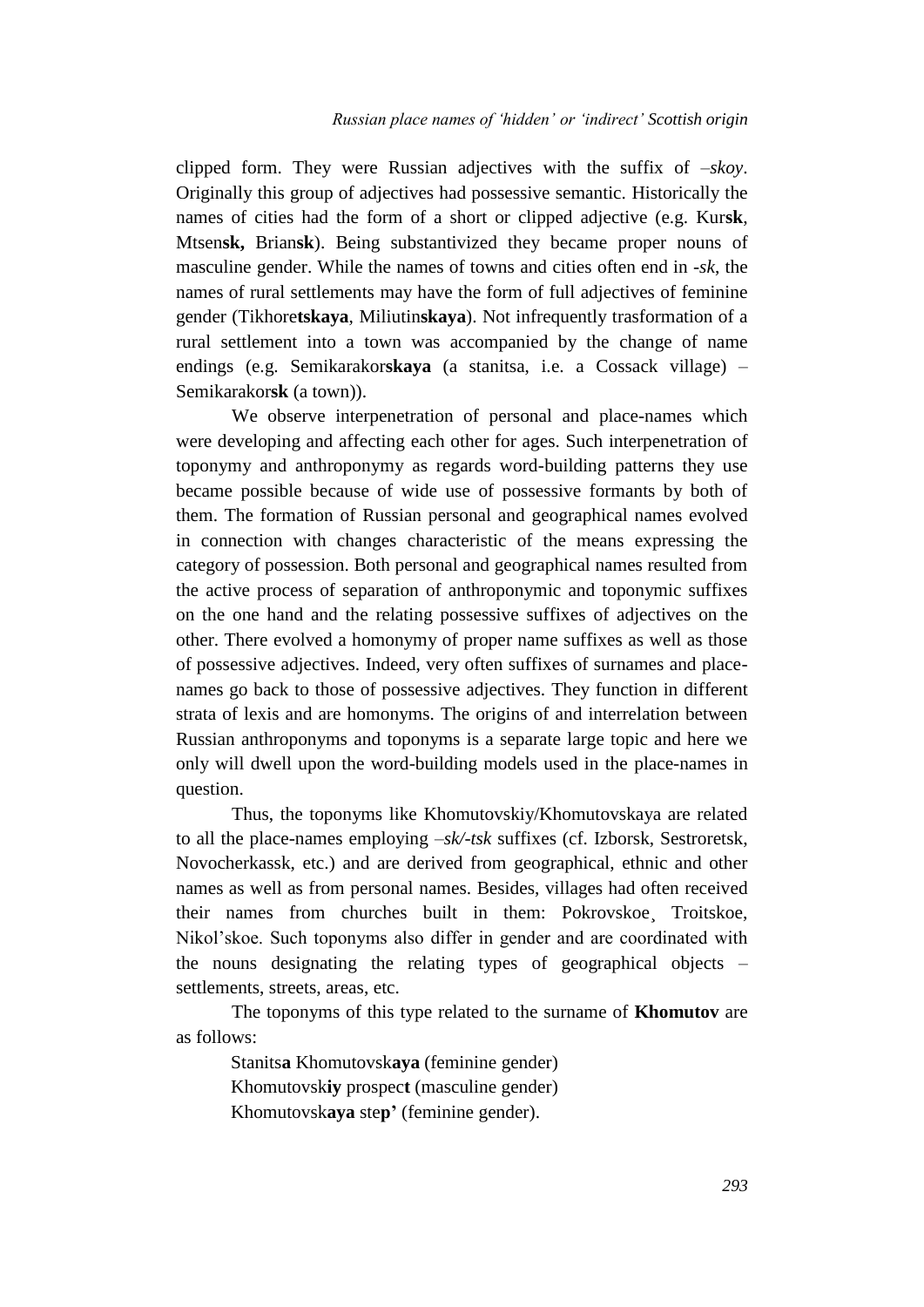The toponym of **Khomutovo** (a village) is built according to another traditional Eastern Slavic (and Russian) scheme known since the eleventh century and employing suffixes – *-ov/-ovo/-ova/-ev*. Their original meaning is either possessive or partitive. Toponyms with these suffixes are coordinated with the corresponding names of types of settlements, e.g. Khomut**ovo** *(selo –* a village) (neuter gender, singular, nominative case); Serpukh**ov** (*gorod* – a town) (masculine gender, etc.). In many cases (but not exclusively) they are derived from personal names – Christian and pre-Christian, nicknames and other types of names.

It is also necessary to make a remark regarding the usage of the terms designating geographical objects in question along with the proper names. Thus rural settlements designated as a *stanitsa* are always built according to the scheme using **–skaya** element (feminine gender) – Khomutov**skaya**, Vioshen**skaya**, Gnilov**skaya**, etc. The names of streets classified as a *prospect* (an avenue) are often formed by means of **–skiy** (masculine gender). This type of naming was especially popular in the eighteenth and nineteenth centuries. (cf. Nev**skiy** prospect in S.Petersburg, Khomutov**skiy** prospect in Novocherkassk). The toponym of Khomutov**skaya** step' (feminine gender) may go back either to the name of Khomutovo village (originally - Khomutovskiy hamlet) or directly to the personal name of Khomutov as the landowner. The toponyms ending in *–ovo* (neuter gender) usually designate a village (*selo* in Russian) – in our case it is the abovementioned **Khomutovo**. There are, however, examples of towns which grew from rural settlements retaining names with such endings (Miller**ovo**, Guk**ovo**, etc.).

Further we will briefly characterize the settlements and geographical objects bearing Khomutov's name and say a few words on how they were named after him.

1) The stanitsa (i.e. a Cossack village) of **Khomutovskaya** is not very old. Its history only dates back to the mid-19th century. It was established on the lands of Starocherkasskaya stanitsa on the gulch of Mokry Batay (i.e. Wet Batay) in 1842 and was designated as the hamlet of Mokrobataysky at first (Popov 2011). In 1873 it was renamed into Khomutovskaya stanitsa in honour of the late Ataman M.G. Khomutov who died in 1864. It was founded as a roadside settlement to maintain the postroad passing southwards.

The decision to transform the hamlet of Mokrobataysky into the village of Khomutovskaya was adopted by the provision of the Military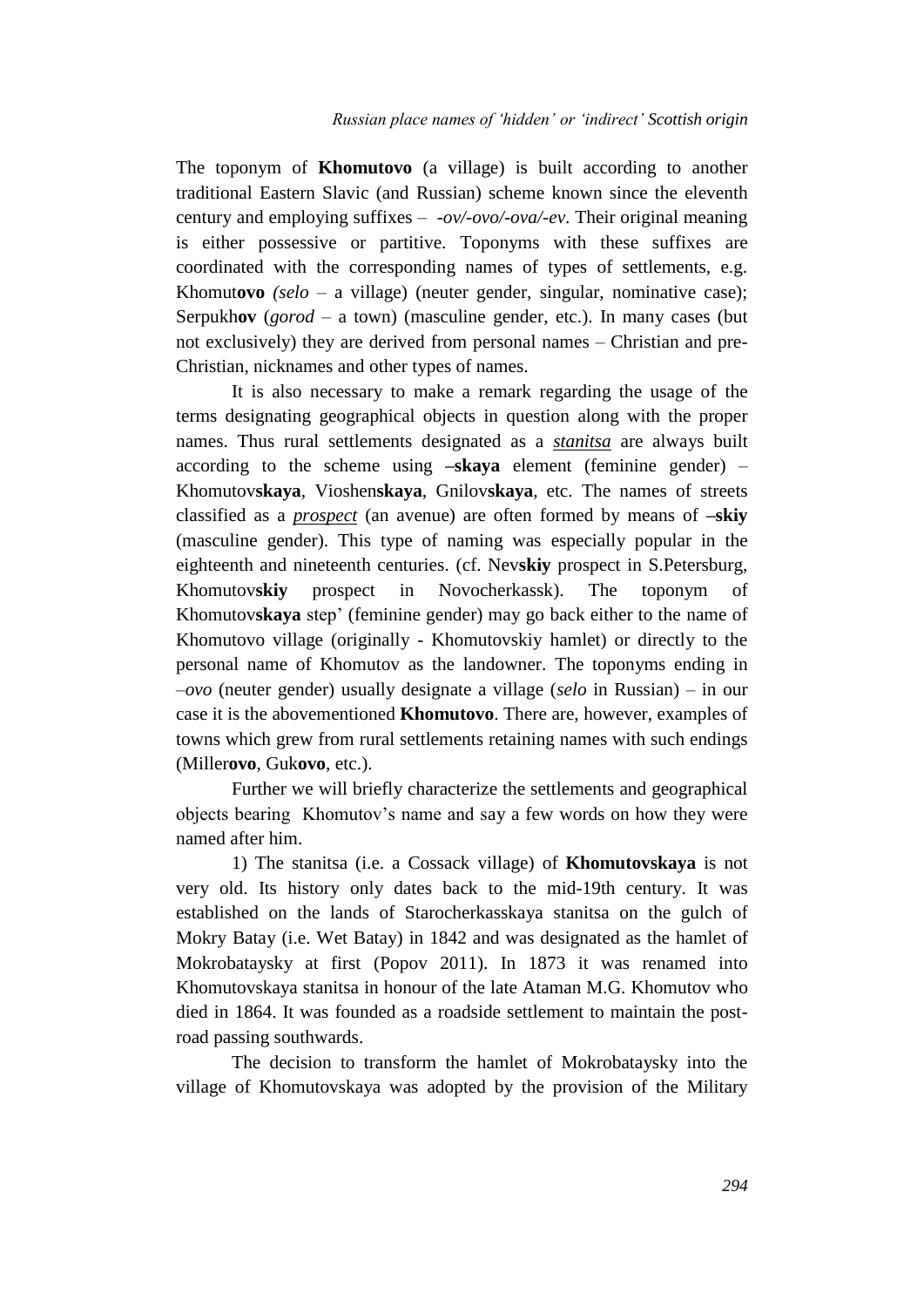Council on January 10, 1873, published in the 'Compendium of government orders on the Cossack troops'.

2) **Khomutovo** (Ukrainian **Khomutove**) is a village in today's South-Eastern Ukraine, located in Novoazovsk area of Donetsk region. Its population amounts to 749 people (2001).

Previously, the village used to be the Cossack hamlet of Khomutovskiy belonging to Novonikolayevskiy area of the Don region. It is known that Ataman Khomutov owned a piece of land in this region – hence the name of the settlement.

3) Near the village there is a natural reserve of **Khomutovskaya Steppe** (Rus. *step'*), which is a surviving fragment of the so called Wild Field, as it was before the development of the vast virgin lands of today's southern Ukraine bordering with the Russian Federation. Before 1917 the so-called **Khomutovskaya toloka** (i.e. pasture) belonged to the Don Army Region and was used as pasture for young horses. As has already been mentioned the name of the reserve preserves the memory of Ataman Mikhail Khomutov. This part of steppe was named after him either directly as the land owner or indirectly – after a neighbouring village also bearing his name.

After the October Revolution and the Civil War, the territory was incorporated in the State Land Fund and continued to be used as a pasture and a source of hay. The reserve was established in 1926 for the conservation and protection of steppe vegetation and fauna. Today, the area of the reserve amounts to 1030 hectares, 90 of which are a strictly protected site, which has never been touched by the plough, and has not been grazed by cattle or reaped for 80 years (Diedova 1987: 20-25).

4) As regards the name of former **Khomutovskiy prospect** in the city of Novocherkassk it may be a good example of the fact that even in today's Russia toponymy is still a controversial issue because of the painful Soviet epoch legacy in this field.

There have been appeals to the city authorities to restore the former name. Thus Rev. Oleg Dobrinskiy, the Dean of the local parish, in 2011 addressed a petition to the city council on giving back historical names to the streets of Novocherkassk, Khomutovskiy prospect (now Bakunin street) being one of them. However, according to the Resolution of the Mayor of Novocherkassk of 2007 entitled 'On approval of the list of streets, alleys, boulevards and squares in Novocherkassk' the name of today's Bakunin street (formerly, Khomutovskiy prospect) will be retained. This resolution is still in force (Novocherkassk City Forum).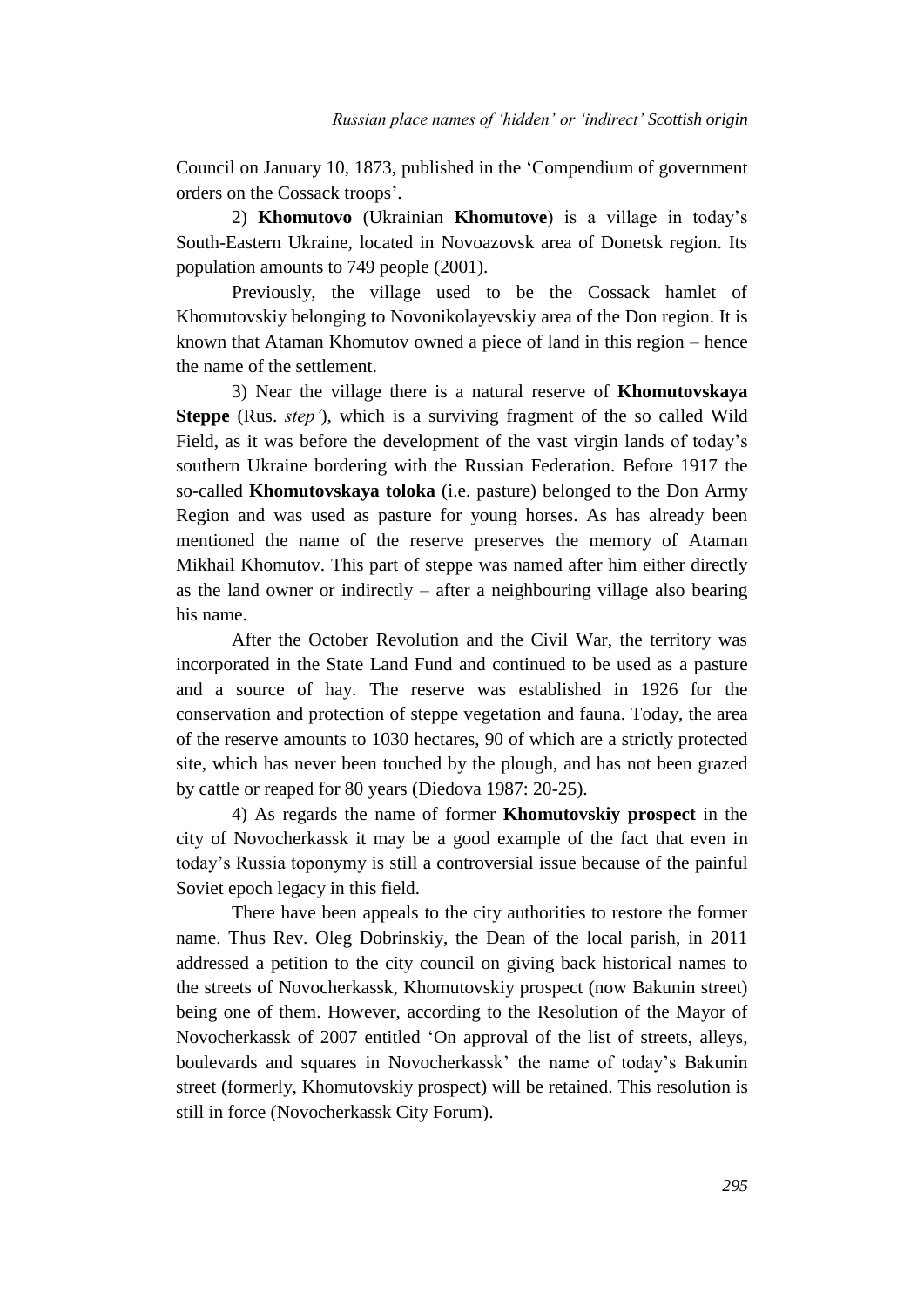It will be of interest to compare the comments on Novocherkassk city Internet forum regarding the restoration of the former street names of the town including Khomutovskiy prospect. They reflect the controversial character of the issue.

These are three excerpts taken from a discussion to be found on the forum.

**First participant: '**To decide which names to return and which to retain is a thankless job. We should return all the historical names which used to exist before October 1917.'

**Second:** 'You see, from your point of view, the correct history of the city ended in October, 1917. In mine opinion, it will continue until the city does not disappear as such….We need to remove what has nothing to do with the city. *Bakunin street*, for example. Why should we keep it? But *Khomutovskiy prospect* is even worse. And as for the original name (if any) – I do not know.'

**Third:** 'The characters mentioned by you do have something in common with Novocherkassk. For example, the proposed Red general Semen Budyonnyi suggested to flatten Novocherkassk – to raze it to the ground. Others were really quite decent citizens and, therefore, deserve to be commemorated in new street names, but not to rename streets commemorating other worthy citizen. For example, what is wrong with **Khomutov**?' (ibid.).

These examples speak for themselves. They underline the fact that M.G.Khomutov's activity and contribution into the local history are far from been common knowledge and that urban toponymy is still an ideological battle-ground in modern Russia.

However there are still some grounds for optimism as three toponyms containing this outstanding man's name have survived the difficult times while thousands of other place-names suffered from the itch of renaming in the former Soviet Union and disappeared from the map (cf. Nikitin 2001).

In conclusion we would like to add that one can hardly imagine that villages which lie in the South-Russian steppe scorched by fierce sun in summer and left at the mercy of wind and frost in winter, and whose names sound altogether Russian, might have connection with an island country thousands of miles away. Only the first syllable of their name preserves a slight prompt of that.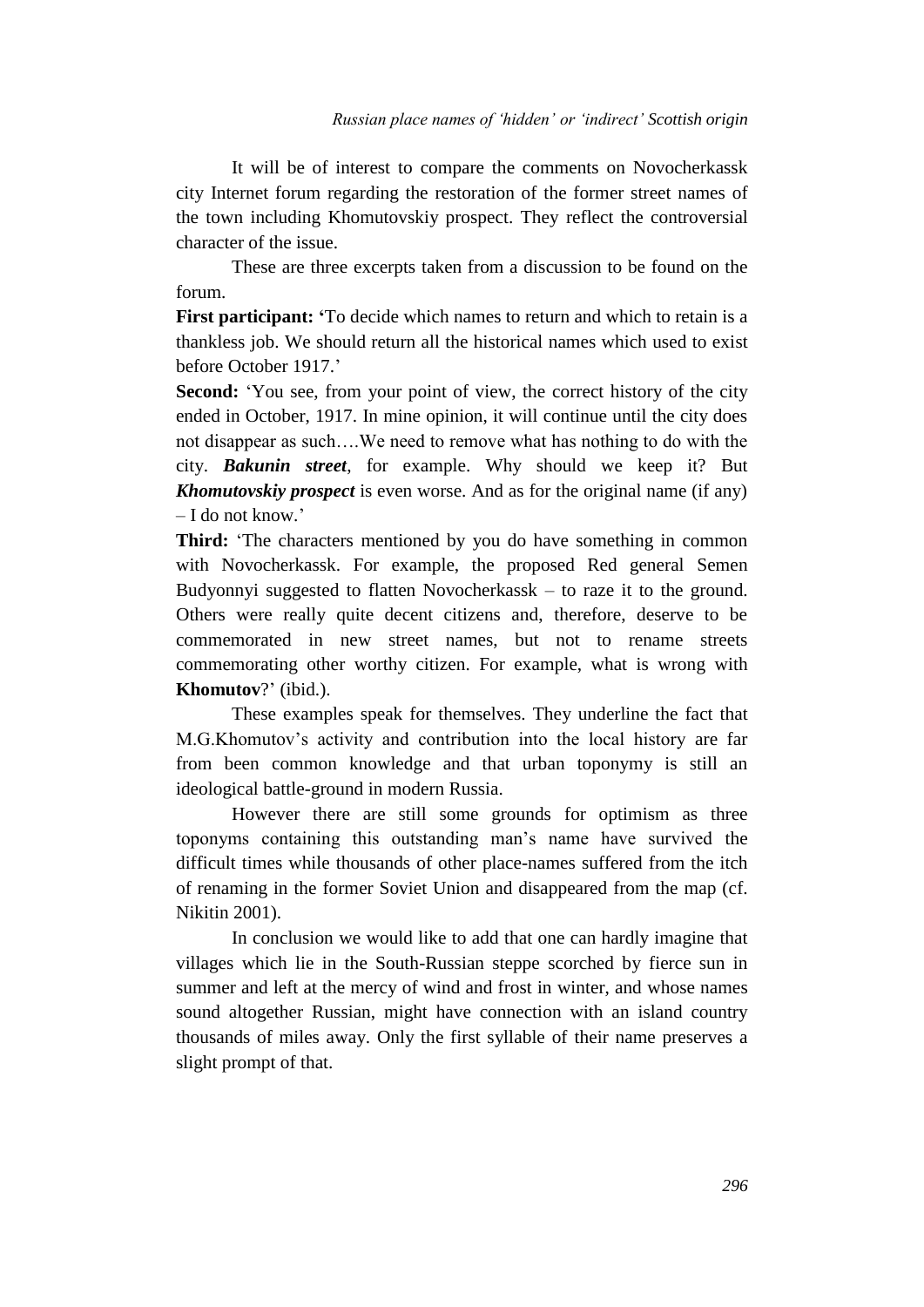## **References**

- Anderson, Ian. 1990. *Scotsmen in the service of the Czars*. Edinburgh: Pentland Press.
- Cross A.G. 1987. Scoto-Russian Contacts in the Reign of Catherine the Great (1762–1796). In Dukes, P. (ed.) *The Caledonian Phalanx. Scots in Russia*. Edinburgh: National Library of Scotland, 24–46.
- Diedova, Anna. 1987. *Zapovednaya priroda Donbassa* (a guidebook). Donetsk: Donbass (in Russian).
- Dmitrieva, L. 1987. Slozhnye nemetskie toponymy na Altaye v usloviyakh russko-nemetskogo vzaimodeystviya. In Matveev, A.K. (ed.): *Formirovanie i razvitie toponymii: collection of works*. Sverdlovsk: Izdatelstvo UrGU, 141-145 (in Russian).
- Dukes, Paul. 1987. Scottish Soldiers in Muscovy. In Dukes P. (ed.) *The Caledonian Phalanx. Scots in Russia*. Edinburgh: National Library of Scotland, 9–23.
- Fedosov, Dmitry. 1996. *The Caledonian Connection. Scotland-Russia Ties – Middle Ages to Early Twentieth Century* (A concise biographical list). Aberdeen: Centre for Scottish Studies/University of Aberdeen.
- Karasiov, Alexey A.A. 1901 Atamanskaya cheta (Iz Vospominaniy). In Shubinskiy S.N. (ed.) *Istoricheskiy vestnik. Istoriko-literaturnyy zhurna*l. January, February, March 1901, Vol. 83. Saint-Petersburg: Tipographiya Suvorina, 588-603 (in Russian).
- Kirsanov, Yevgheniy. 1995. *Novocherkassk* (a local culture and history treatise). Novocherkassk: Don-LBL/Severo-Kavkazskiy Nauchnyy Tsentr Vysshey Shkoly (in Russian).
- Krasnov, Piotr. 2007. *Istoriya Donskogo Kazachestva. Ocherki Istorii Voyska Donskogo*. Moscow: Yauza/Exmo (in Russian).
- Nikitin, Serghei. 2001. Formirovanie kontseptsii sovetskogo toponyma. In: *Tambovskiy istochnik. Philologiya i kultura*: V 3 chastiakh. Chast' 2. Tambov: Izdatelstvo TGU im. G.R. Derzhavina, 2001, 38-41(in Russian).Taganrog, Russia

Novocherkassk City Forum.

At: http://novocherkassk.net/viewtopic.php?t=123&p=470406 (in Russian).

Popov, Dmitriy. 2011. Ocherk Istorii Oblasti Voyska Donskogo i Kazachyikh Stanits. At.: http://kazachiy-krug.ru/stati/stanicy-vojskodonskoe/ocherk-istorii-ovd-i-kazachih (in Russian).